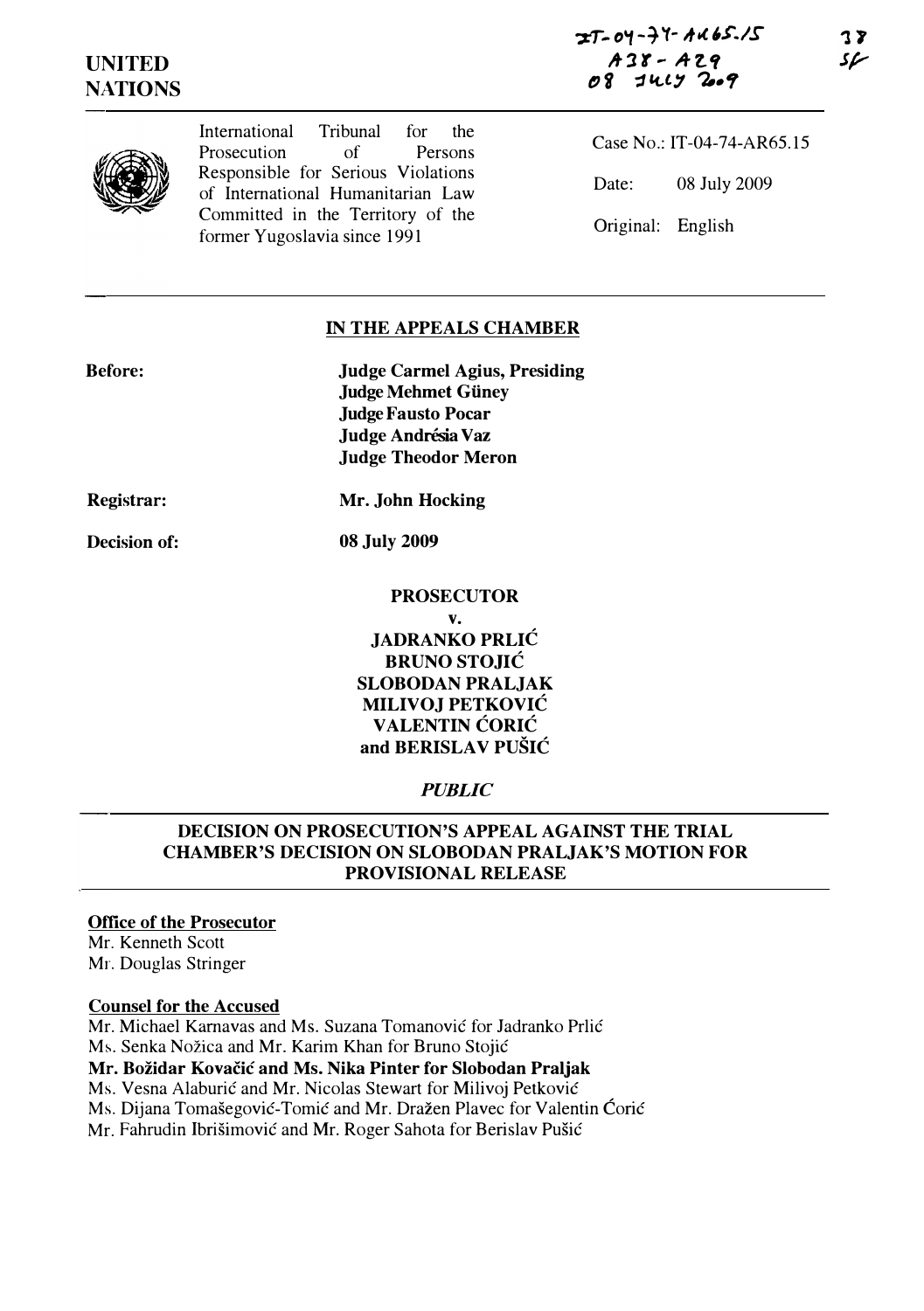$3 +$ 

 $\mathbf{L}$ The Appeals Chamber of the International Tribunal for the Prosecution of Persons Responsible for Serious Violations of International Humanitarian Law Committed in the Territory of the Former Yugoslavia Since 1991 ("Appeals Chamber" and "Tribunal", respectively) is seized of the "Prosecution's Appeal of the Décision portant sur la demande de mise en liberté provisoire de l'Accusé Praljak (vacances judiciaires été 2009), dated 18 May 2009" filed confidentially by the Office of the Prosecutor ("Prosecution") on 19 May 2009 ("Appeal") against the "Decision on Slobodan Praljak's Motion for Provisional Release (2009 Summer Judicial Recess)", issued confidentially by Trial Chamber III ("Trial Chamber") on 18 May  $2009<sup>1</sup>$  ("Impugned Decision") and granting provisional release to Slobodan Praljak ("Praljak"). Praljak responded on 27 May  $2009<sup>2</sup>$  The Prosecution replied on 2 June  $2009<sup>3</sup>$ 

## I. BACKGROUND

2. On 22 April 2009, Praljak filed a confidential motion requesting provisional release for a period that the Trial Chamber would deem appropriate during the summer judicial recess.<sup>4</sup> On 6 May 2009, the Prosecution filed a public response opposing the Request and applying for a stay of any decision granting release.<sup>5</sup> The Trial Chamber ordered that the response to the Request be rendered confidential. $<sup>6</sup>$ </sup>

3. On 18 May 2009, the Trial Chamber issued its Impugned Decision granting the Request and ordering a stay of the execution of its decision pending the Appeal Chamber's determination of the Prosecution's intended appeal. The Trial Chamber found, *inter alia*, that Praljak, if released, would appear for the continuation of his trial and that he would not pose a danger to victims, witnesses and other persons.<sup>7</sup> The Trial Chamber considered that the long time spent in custody and the foreseeable length of the trial were already having a serious negative effect on Praljak's mental health which constituted a sufficiently compelling humanitarian reason for granting him provisional

<sup>&</sup>lt;sup>1</sup> Prosecutor v. Jadranko Prlić et al., Case No. IT-04-74-T, Decision on Slobodan Praljak's Motion for Provisional Release (2009 Summer Judicial Recess), filed in French on 18 May 2009 (English translation filed on 25 May 2009) (confidential with confidential annex). The public version was filed in French on 25 May 2009 (English translation filed on 28 May 2009).

<sup>&</sup>lt;sup>2</sup> Slobodan Praljak's Response to the "Prosecution's Appeal of the *Décision portant sur la demande de mise en liberté* provisoire de l'Accusé Praljak (vacances judiciaires été 2009), Dated 18 May 2009", 27 May 2009 (confidential) ("Responsc").

 $3$  Prosecution Reply to "Pralak [sic] Response to Prosecution Appeal of the *Décision portant sur la demande de mise en* liberté provisoire de l'Accusé Praljak (vacances judiciaires été 2009), Dated 18 May 2009", 2 June 2009 (confidential)  $(\text{``Reply''})$ .

Prosecutor v. Jadranko Prlić et al., Case No. IT-04-74-T, The Accused Praljak's Motion for Provisional Release During the Penod of the 2009 Summer Judicial Recess, 22 April 2009 (confidential with confidential annex) ("Request").

 $5$  Prosecutor v. Jadranko Prlic et al., Case No. IT-04-74-T, Prosecution Response to the Accused Praljak's Motion for Summer Recess Release, 6 May 2009, paras 27, 28.

 $6$  Impugned Decision, para. 4, referring to T. 39747-39748 (French).

 $<sup>7</sup>$  Impugned Decision, paras 24, 25.</sup>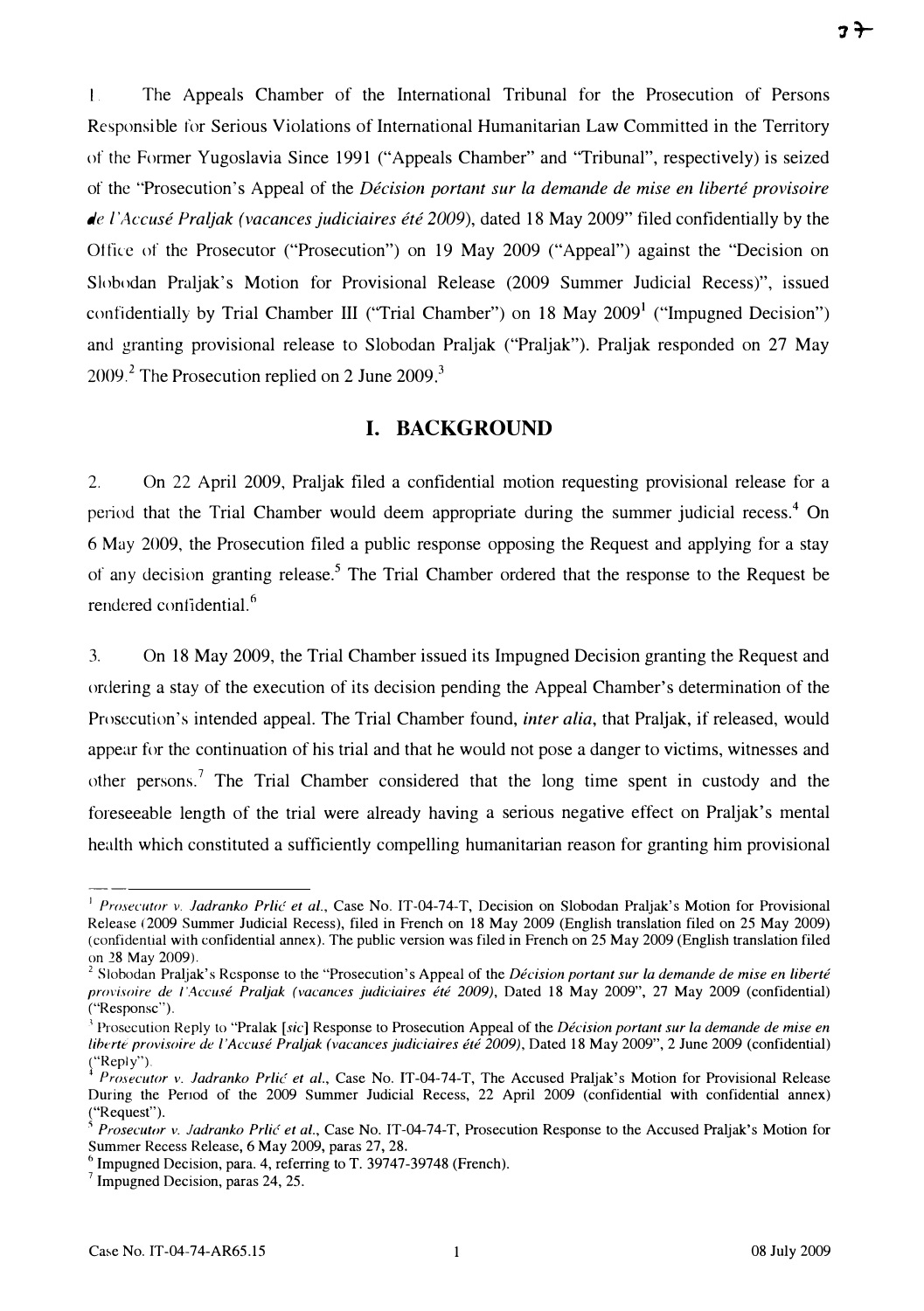release at the present stage of the proceedings.<sup>8</sup> The Trial Chamber held that a period of maximum ten days of provisional release would be proportionate to Praljak's circumstances and to "the need to allow him to recuperate after three years of preventative detention".<sup>9</sup>

### II. STANDARD OF REVIEW

4. The Appeals Chamber recalls that an interlocutory appeal is not a *de novo* review of the Trial Chamber's decision.<sup>10</sup> The Appeals Chamber has previously held that a decision on provisional release by the Trial Chamber under Rule 65 of the Rules of Procedure and Evidence ("Rules") is a discretionary one.<sup>11</sup> Accordingly, the relevant inquiry is not whether the Appeals Chamber agrees with that discretionary decision, but rather whether the Trial Chamber has correctly exercised its discretion in reaching that decision.<sup>12</sup>

5. In order to successfully challenge a discretionary decision on provisional release, a party must demonstrate that the Trial Chamber has committed a "discernible error".<sup>13</sup> The Appeals Chamber will only overturn a Trial Chamber's decision on provisional release where it is found to be (i) based on an incorrect interpretation of governing law; (ii) based on a patently incorrect conclusion of fact; or (iii) so unfair or unreasonable as to constitute an abuse of the Trial Chamber's discretion.<sup>14</sup> The Appeals Chamber will also consider whether the Trial Chamber has given weight to extraneous or irrelevant considerations or has failed to give weight or sufficient weight to relevant considerations in reaching its decision.<sup>15</sup>

**ع د** 

<sup>&</sup>lt;sup>8</sup> Impugned Decision, para. 34.

<sup>&</sup>lt;sup>9</sup> Impugned Decision, para. 36.

<sup>&</sup>lt;sup>10</sup> See e.g., Prosecutor v. Jadranko Prlić et al., Case No. IT-04-74-AR65.14, Decision on Jadranko Prlić's Appeal Against the Décision relative à la démande de mise en liberté provisoire de l'Accusé Prlić, 9 April 2009, 5 June 2009 ("Prlić Decision of 5 June 2009"), para. 5; Prosecutor v. Vujadin Popović et al., Case No. IT-05-88-AR65.7, Decision on Vujadin Popović's Interlocutory Appeal against the Decision on Popović's Motion for Provisional Release, 1 July 2008 ("Popovic Decision of 1 July 2008"), para. 5; Prosecutor v. Ramush Haradinaj et al., Case No. IT-04-84-AR65.2, Decision on Lahi Brahimaj's Interlocutory Appeal Against the Trial Chamber's Decision Denying his Provisional Release, 9 March 2006 ("Brahimaj Decision of 9 March 2006"), para. 5; Prosecutor v. Mićo Stanišić, Case No. IT-04-79 AR65.1, Decision on Prosecution's Interlocutory Appeal of Mico Stanišic's Provisional Release, 17 October 2005 ("Stanišić Decision of 17 October 2005"), para. 6.

<sup>&</sup>lt;sup>II</sup> Scc e.g., Prlic Decision of 5 June 2009, para. 5; Prosecutor v. Milan Milutinovic et al., Case No. IT-05-87-AR65.2, Decision on Interlocutory Appeal of Denial of Provisional Release During the Winter Recess, 14 December 2006, para. 3; Prosecutor v. Vujadin Popović et al., Case No. IT-05-88-AR65.2, Decision on Defence's Interlocutory Appeal of Trial Chamber's Decision Denying Ljubomir Borovcanin Provisional Release, 30 June 2006, para. 5. <sup>12</sup> *Prlic* Decision of 5 June 2009, para. 5.

<sup>&</sup>lt;sup>13</sup> Prlu<sup>c</sup> Decision of 5 June 2009, para. 6; Prosecutor v. Jadranko Prlic et al., Case No. IT-04-74-AR65.11, Decision on Praljak's Appeal of the Trial Chamber's 2 December 2008 Decision on Provisional Release, 17 December 2008 ("*Praljak* Decision of 17 December 2008"), para. 5.

<sup>14</sup> Prlic Decision of 5 June 2009, para. 6; Praljak Decision of 17 December 2008, para. 5. See also Prosecutor v. Tharcisse Muvunyi, Case No. ICTR-2000-55A-AR65, Decision on Appeal Concerning Provisional Release, 20 May 2009, para. 6; Prosecutor v. Edouard Karemera et al., Case No. ICTR-98-44-AR65, Decision on Matthieu Nglrumpatse's Appeal Against Trial Chamber's Decision Denying Provisional Release, 7 April 2009, para. 4.

 $15$  See e.g., Popovic Decision of 1 July 2008, para. 6; Prosecutor v. Rasim Delic, Case No. IT-04-83-AR73.1, Decision on Rasim DeliC's Interlocutory Appeal Against Trial Chamber's Oral Decisions on Admission of Exhibits 1316 and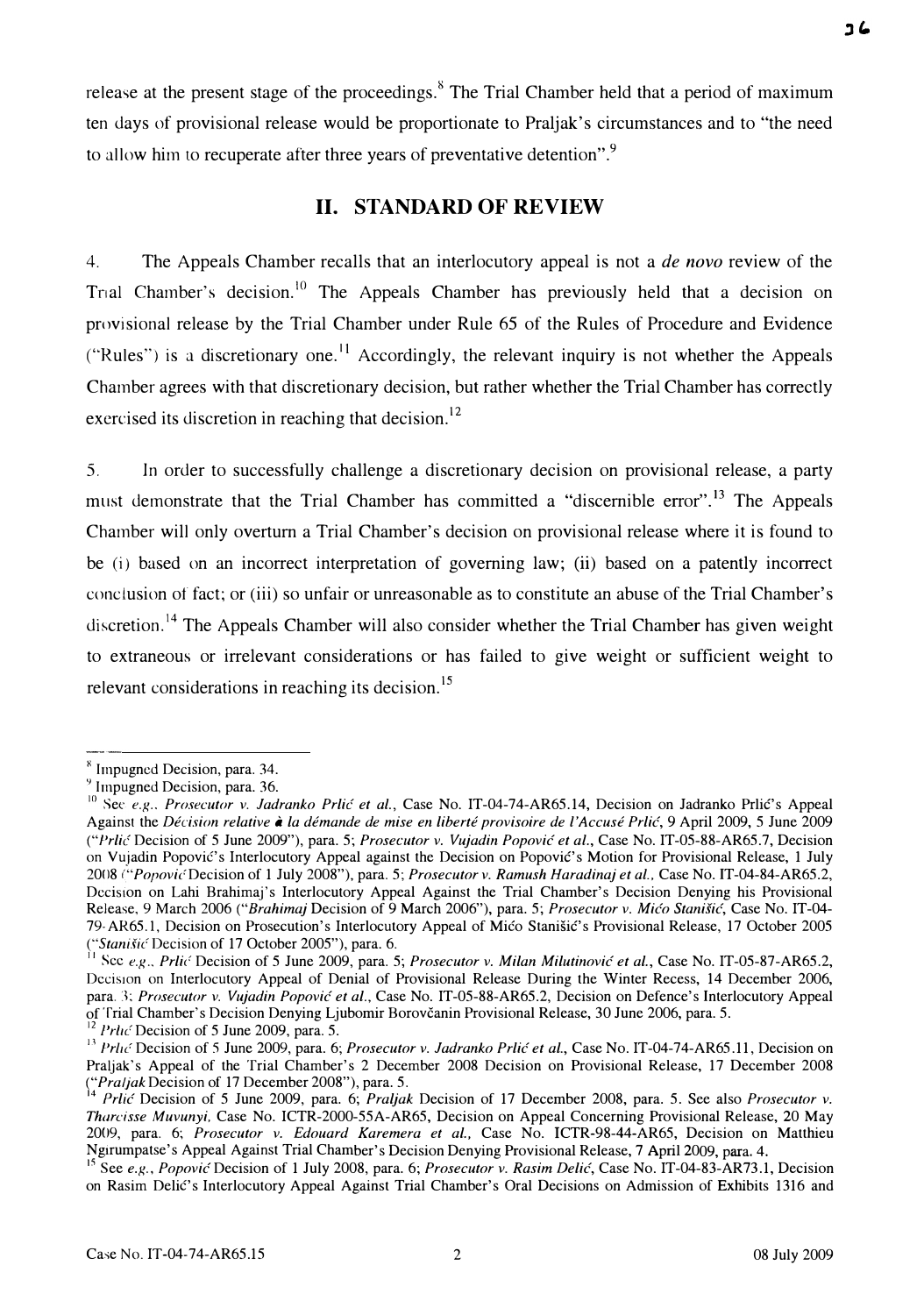#### III. APPLICABLE LAW

6, Under Rule 65(B) of the Rules, a Chamber may grant provisional release only if it is satisfied that, if released, the accused will appear for trial and will not pose a danger to any victim, witness or other person; and after having given both the host country and the State to which the accused seeks to be released the opportunity to be heard.<sup>16</sup>

7 In deciding whether the requirements of Rule 65(B) of the Rules have been met, a Trial Chamber must consider all of those relevant factors which a reasonable Trial Chamber would have been expected to take into account before coming to a decision. It must then provide a reasoned opinion indicating its view on those relevant factors.<sup>17</sup> What these relevant factors are, as well as the weight to be accorded to them, depends upon the particular circumstances of each case.<sup>18</sup> This is because decisions on motions for provisional release are fact intensive and cases are considered on an individual basis in light of the particular circumstances of the individual accused.<sup>19</sup> The Trial Chamber is required to assess these circumstances not only as they exist at the time when it reaches its decision on provisional release but also, as much as can be foreseen, at the time the accused is expected to return to the Tribunal.<sup>20</sup> Finally, an application for provisional release brought at a late stage of proceedings, and in particular after the close of the Prosecution case, should only be granted when serious and sufficiently compelling humanitarian reasons exist.<sup>21</sup>

## IV. DISCUSSION

8. The Prosecution submits that the Trial Chamber committed two errors of law and one error of fact.<sup>22</sup> With respect to the alleged errors of law, the Prosecution argues that the Impugned Decision is not based on the established criterion of "compelling humanitarian reasons" and that it

<sup>1317, 15</sup> April 200S, para. 6; Brahimaj Decision of 9 March 2006, para. 5; Prosecutor v. Zdravko Tolimir et al., Case No IT-04-S0-AR65.1, Decision on Interlocutory Appeal Against Trial Chamber's Decisions Granting Provisional Release, 19 October 2005, para. 4; Stanišić Decision of 17 October 2005, para. 6, fn. 10; Prosecutor v. Slobodan Milošević, Case No. IT-02-54-AR73.7, Decision on Interlocutory Appeal of the Trial Chamber's Decision on the Assignment of Defense Counsel, 1 November 2004, para. 10.

<sup>&</sup>lt;sup>16</sup> Prlic Decision of 5 June 2009, para. 7; Praljak Decision of 17 December 2008, para. 6; Brahimaj Decision of 9 March 2006, para. 6.

<sup>&</sup>lt;sup>17</sup> Prlic<sup>c</sup> Decision of 5 June 2009, para. 8; Praljak Decision of 17 December 2008, para. 7; Brahimaj Decision of 9 March 2006, para. 10.

<sup>&</sup>lt;sup>18</sup> Prlic Decision of 5 June 2009, para. 8; Praljak Decision of 17 December 2008, para. 7; Stanišić Decision of 17 October 200S, para. S.

<sup>&</sup>lt;sup>19</sup> Prlic<sup>.</sup> Decision of 5 June 2009, para. 8; Prosecutor v. Ljube Boškoski and Johan Tarčulovski, Case No. IT-04-82-AR65 1, Decision on Johan Tarčulovski's Interlocutory Appeal from Trial Decision Denying Johan Tarčulovski's Motion foron Provisional Release, 4 October 2005, para. 7.

<sup>&</sup>lt;sup>20</sup> Prlic Decision of 5 June 2009, para. 8; Praljak Decision of 17 December 2008, para. 7; Stanišić Decision of 17 October 200S, para. 8.

<sup>&</sup>lt;sup>21</sup> Prlic Decision of 5 June 2009, para. 8; Praljak Decision of 17 December 2008, para. 7.

<sup>&</sup>lt;sup>22</sup> Appeal, para. 2; Reply, para. 2.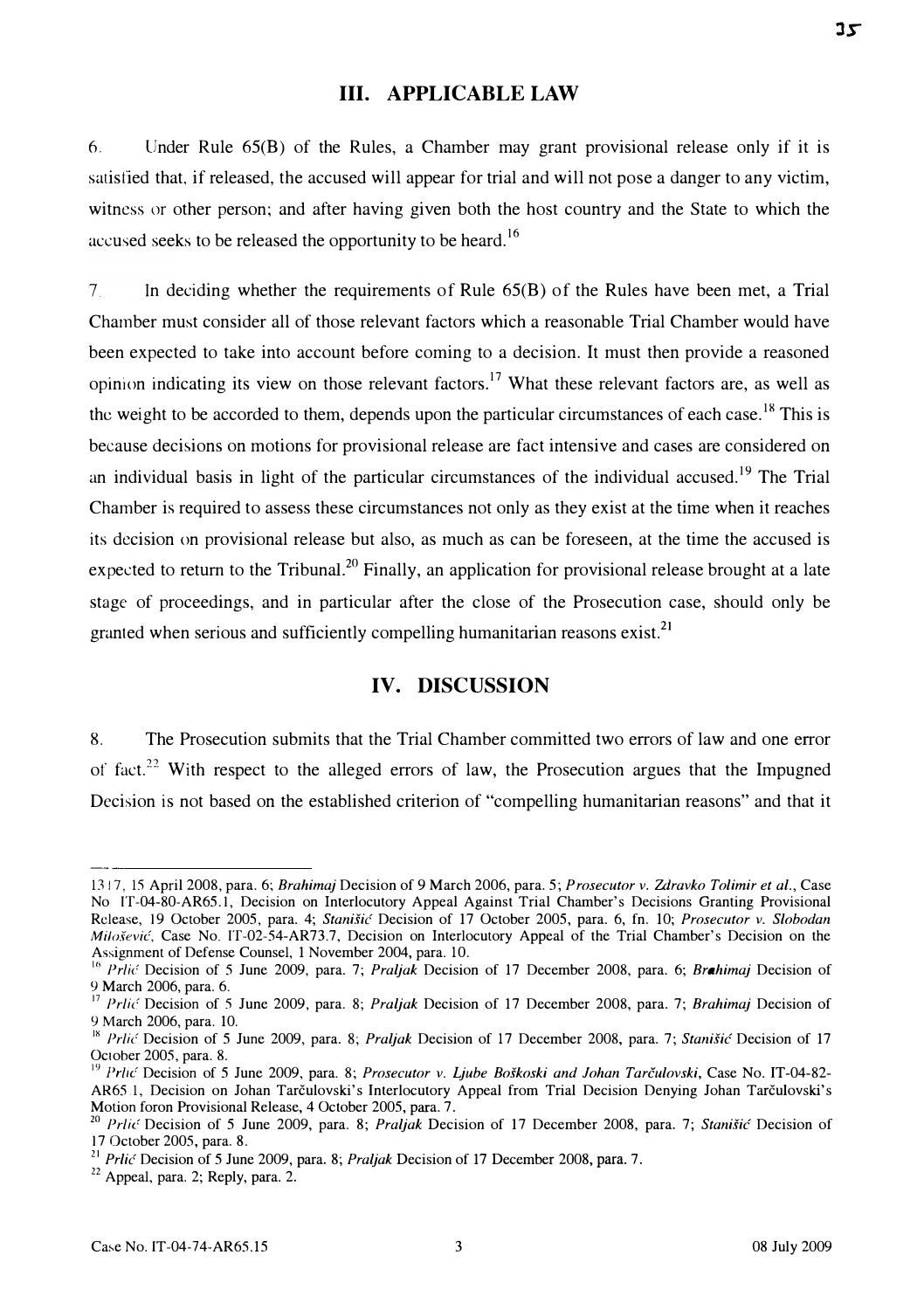failed to follow the Appeals Chamber's earlier decision concerning Praljak.<sup>23</sup> Regarding the alleged error of fact, the Prosecution submits that the Trial Chamber erred in holding that compelling humanitarian circumstances justifying provisional release existed simply on the basis of its own observations and not the medical evidence on the record.<sup>24</sup> In his Response, Praljak submits that the Appeal should be denied as it failed to apply the correct standard of review and to challenge critical elements of the Trial Chamber's discretionary decision.<sup>25</sup> Praljak argues that no argument has been made to show how the Trial Chamber's exercise of discretion in relation to trial management was unfair or unreasonable.<sup>26</sup>

### A. Alleged errors of law

#### 1. Compelling humanitarian reasons

<). The Prosecution argues that the Impugned Decision is simply a decision to grant provisional release during the judicial recess whereas the jurisprudence of the Tribunal does not provide for such "recess release" or "holiday release".<sup>27</sup> Praljak responds that the Trial Chamber was entitled to take into consideration the fact that his presence would not be required for any judicial activity during that period.  $28$ 

10 The Appeals Chamber recalls its observation that "there is no reason to establish a precedent pursuant to which accused are granted provisional release for the period between the Prosecution and Defence case, absent sufficiently compelling humanitarian reasons".<sup>29</sup> The Appeals Chamber notes that the Trial Chamber correctly stated the applicable law, including the criterion of sufficiently compelling humanitarian reasons, and proceeded to apply it to the circumstances of the case before it.<sup>30</sup> The Trial Chamber noted the fact that it would adjourn for judicial recess during the period for which Praljak requested to be released only after it identified the criteria that it was required to establish in order to grant the Request.<sup>31</sup> While the Appeals Chamber agrees that there is no "recess leave", it considers that the judicial activity calendar may be a relevant factor when assessing a request for provisional release, notably to avoid unwarranted disruptions or undue

<sup>&</sup>lt;sup>23</sup> Appeal, paras 3, 5-7, 9-11, referring to *Prosecutor v. Jadranko Prlić et al.*, Case IT-04-74-AR65.10, Decision on Prosecution's Appeal of the Trial Chamber's Decision to Provisionally Release the Accused Praljak during the 2008 Summer Recess. 28 July 2008 (confidential) ("Praijak Decision of 28 July 2008"). See also, Reply, para. 2.

<sup>&</sup>lt;sup>24</sup> Appeal, para. 14; Reply, para. 2.

<sup>&</sup>lt;sup>25</sup> Response, para. 4.

<sup>&</sup>lt;sup>26</sup> Response, para. 25.

 $^{27}$  Appeal, paras 3-5.

 $28$  Response, para. 21.

<sup>&</sup>lt;sup>29</sup> Prosecutor v. Jadranko Prlić et al., Case No. IT-04-74-AR65.7, Decision on "Prosecution's Appeal from Décision relative à la demande de mise en liberté provisoire de l'Accusé Petković Dated 31 March 2008", 21 April 2008, ("Petkovic Decision of 21 April 2008"), para. 17. This observation was made in the context of the proportionality of the length of the release to the circumstances justifying provisional release.

 $30$  Impugned Decision, paras 16, 26 et seq.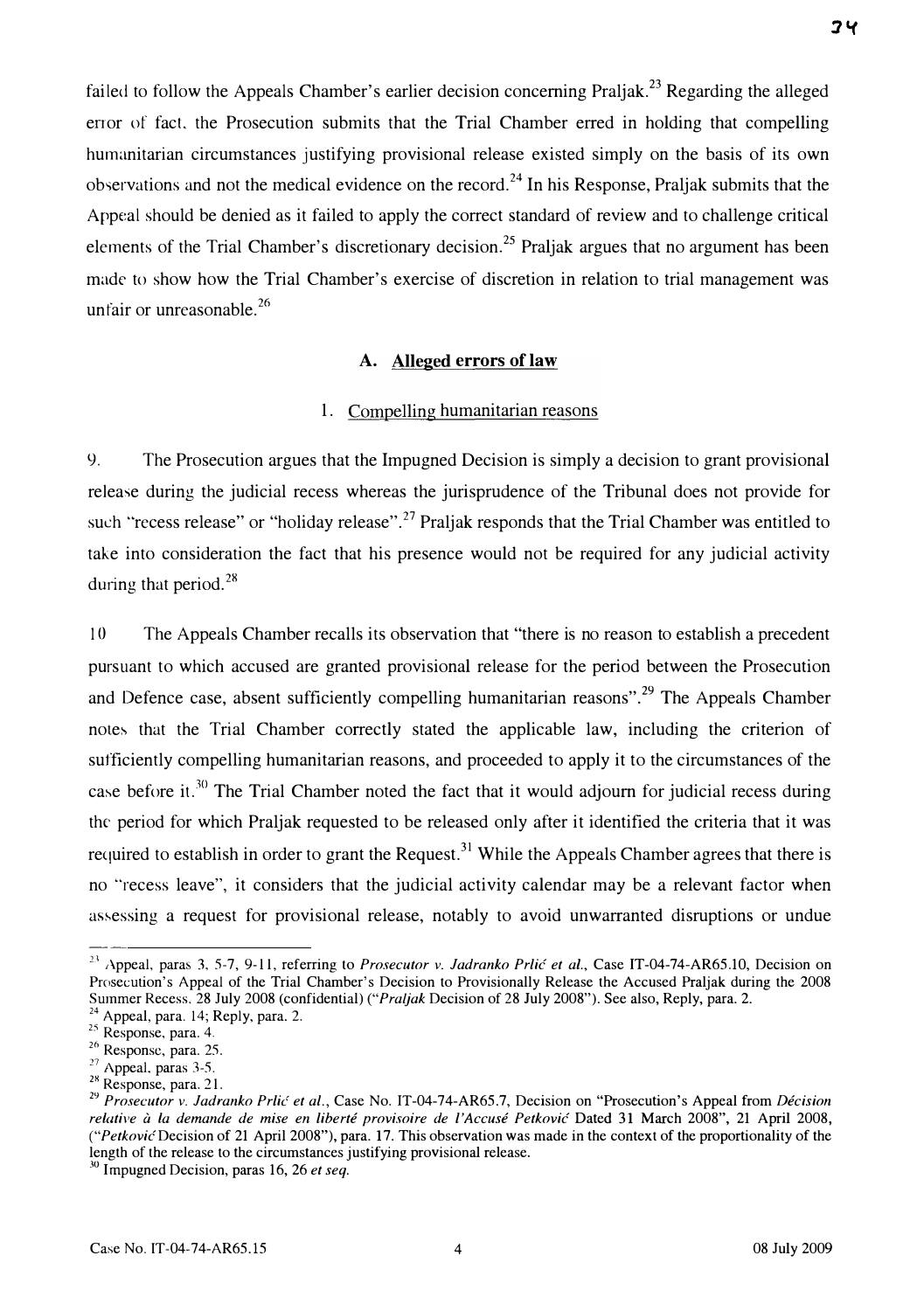delays in the proceedings. $32$  Consequently, the Appeals Chamber finds that the Prosecution has failed to show an error of law in the Impugned Decision in this regard.

#### 2. Alleged non-compliance with the *Praljak* Decision of 28 July 2008

11 The Prosecution alleges that the Trial Chamber committed a discernible error based on an incorrect interpretation of the governing law and erroneously relied on arguments in favour of provisional release previously rejected by the Appeals Chamber.<sup>33</sup>

1 2. According to the Prosecution, the reasoning followed by the Trial Chamber in the Impugned Decision is that (i) Praljak's "anticipated tiredness following his testimony would not amount to sufficiently compelling humanitarian reasons to fulfil the requirements under the Tribunal  $[sic]$ jurisprudence", but that (ii) Praljak's poor state of health as observed by the Trial Chamber, following the detrimental effect of a prolonged detention, justified provisional release.<sup>34</sup> The Prosecution submits that this reasoning is the same as in the Trial Chamber's Decision of 17 July 2008 granting provisional release on the basis of remarks by the Registrar.<sup>35</sup>

13 The Prosecution contends that explicit consideration should have been given by the Trial Chamber "to whether the additional humanitarian reasons [...] of a sufficiently different nature, present [ed] a higher degree of gravity or evince [d] a more acute level of urgency than the humanitarian grounds which the Appeals Chamber already deemed insufficient".<sup>36</sup> It alleges that no material change has been demonstrated or exists between the Request and the reasons rejected by the Appeals Chamber in its *Praljak* Decision of 28 July 2008.<sup>37</sup> In the Prosecution's view, the only new additional factor referred to in the Impugned Decision is the Trial Chamber's own observations made in court with respect to Praljak's poor state of health.<sup>38</sup>

14. Praljak responds that what the Prosecution seems to characterise as an incorrect interpretation of governing law is nothing more than the Trial Chamber taking note of certain facts  $39$  In this regard, Praljak submits that there is no governing law which forbids the Trial

 $31$  Impugned Decision, para. 20.

<sup>&</sup>lt;sup>32</sup> Cf. Prosecutor v. Milan Milutinović et al., Case No. IT-05-87-A, Public Redacted Version of the "Decision on Vladimir Lazarević's Second Motion for Temporary Provisional Release on the Grounds of Compassion" Issued on 21 May 2009, 22 May 2009, para. 12.

 $\frac{33}{33}$  Appeal, paras 2, 6-11.

 $^{34}$  Appeal, para. 5.

<sup>&</sup>lt;sup>35</sup> Appeal, paras 6-7, referring to *Prosecutor v. Jadranko Prlić et al.*, Case No. IT-04-74-T, Decision on the Accused Praljak's Motion for Provisional Release, 17 July 2008 ("Trial Chamber's Decision of 17 July 2008") which was overturned by the Praljak Decision of 28 July 2008. See also, Reply, para. 2.

 $\degree$  Appeal, para. 7 (emphasis omitted), citing *Petkovic* Decision of 21 July 2008, paras 19, 20.

<sup>&</sup>lt;sup>37</sup> Appeal, para. 7.

<sup>&</sup>lt;sup>38</sup> Appeal, para. 10.

<sup>&</sup>lt;sup>39</sup> Response, para. 17.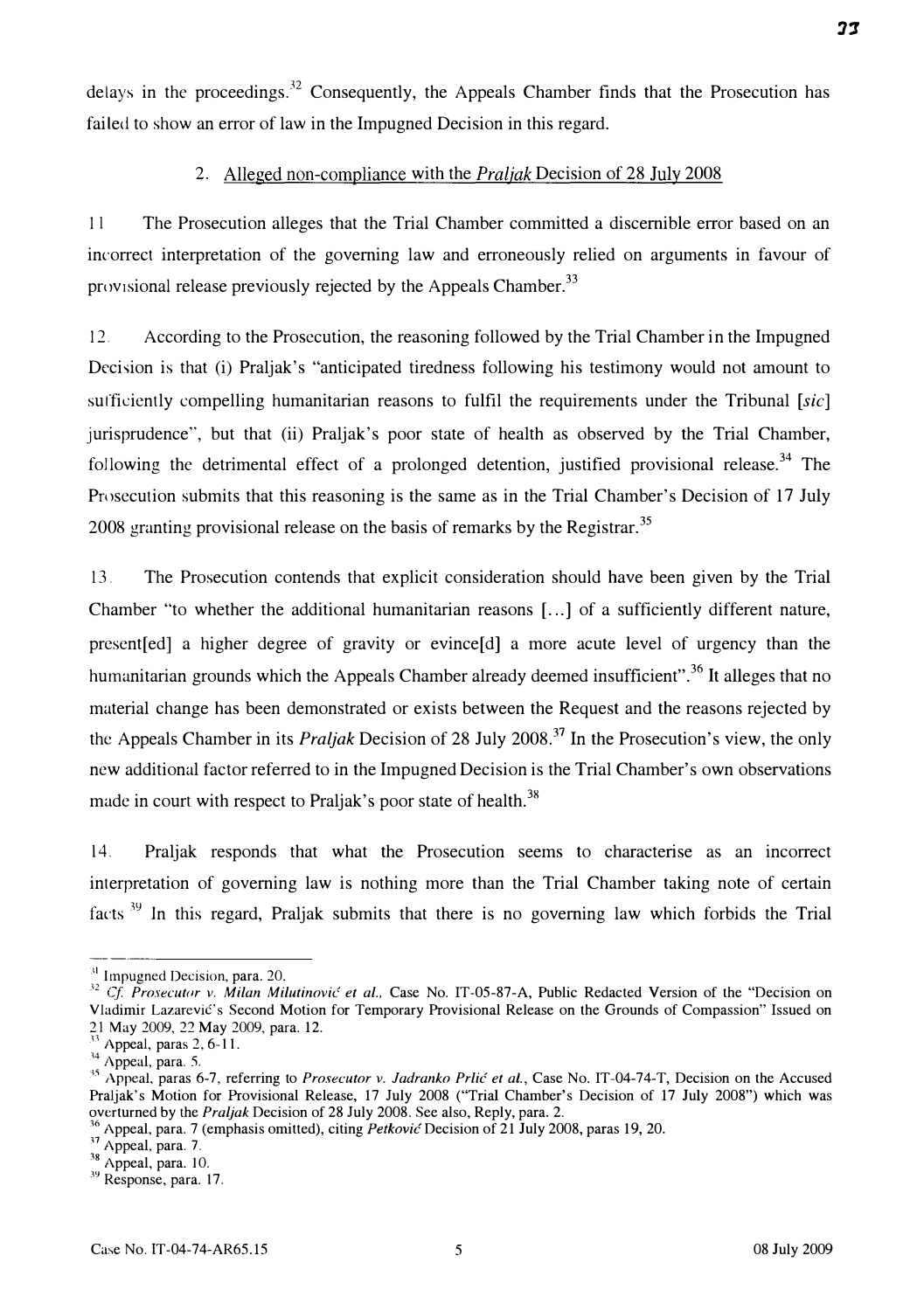Chamber from taking note of facts such as the statements made by the Registrar, or the duration of the detention.<sup>40</sup> Praljak argues that it is incorrect to state that the *Praljak* Decision of 28 July 2008 barred the Trial Chamber from taking "on board" the fact of the duration of detention.<sup>41</sup>

15 In the Impugned Decision, the Trial Chamber noted the absence of a medical certificate or any other specific information related to Praljak's state of health.<sup>42</sup> It considered that his tiredness, possibly resulting from the extensive period of his testimony, can not constitute a sufficient humanitarian ground to justify provisional release pursuant to the Tribunal's jurisprudence.<sup>43</sup> The Trial Chamber further recalled the conclusions reached by the Appeals Chamber in the Praljak Decision of 28 July 2008, $44$  to the effect that a Trial Chamber may not rely upon predictions concerning an accused's health at an indeterminate point in the future to establish a sufficiently compelling humanitarian circumstance in the present. The Trial Chamber concluded, however, that sufficient compelling reason existed to provisionally release Praljak at this juncture given that the long time spent in detention and the foreseeable length of the trial were *already* having a serious negative effect on his mental health.<sup>45</sup> In reaching this conclusion, the Trial Chamber relied on a report made by the Registrar with respect to the common effects of long-term incarceration, as well as its own observations made in court with respect to Praljak's anxiety and stress.<sup>46</sup> The Trial Chamber recalled that Praljak had been detained since 25 April 2006 and that his last provisional release had been granted a year and a half ago.<sup>47</sup> It also found that a short period spent with his relatives would help alleviate the negative effects of Praljak's prolonged detention.<sup>48</sup>

16 The Appeals Chamber recalls that a Trial Chamber is required to assess the relevant factors as they exist at the time when it reaches its decision on provisional release as "factual circumstances on the basis of which [a previous] decision was made may well have changed by the time a new request for provisional release is before the Trial Chamber."<sup>49</sup> The Appeals Chamber further recalls that when it has previously found analogous humanitarian grounds to be insufficient for granting provisional release, "the Trial Chamber should give explicit consideration to whether the additional humanitarian reasons are of a sufficiently different nature, present a higher degree of gravity or

<sup>&</sup>lt;sup>40</sup> Response, paras 18-24.

<sup>&</sup>lt;sup>41</sup> Response, para. 24.

<sup>&</sup>lt;sup>42</sup> Impugned Decision, para. 27.

<sup>&</sup>lt;sup>43</sup> Impugned Decision, para. 28.

<sup>&</sup>lt;sup>44</sup> Impugned Decision, para. 29.

<sup>45</sup> Impugned Decision, para. 34.

 $46$  Impugned Decision, para. 31.

<sup>&</sup>lt;sup>47</sup> Impugned Decision, para. 31.

<sup>48</sup> Impugned Decision, para. 33.

 $49$  See Prlic Decision of 5 June 2009, para. 13.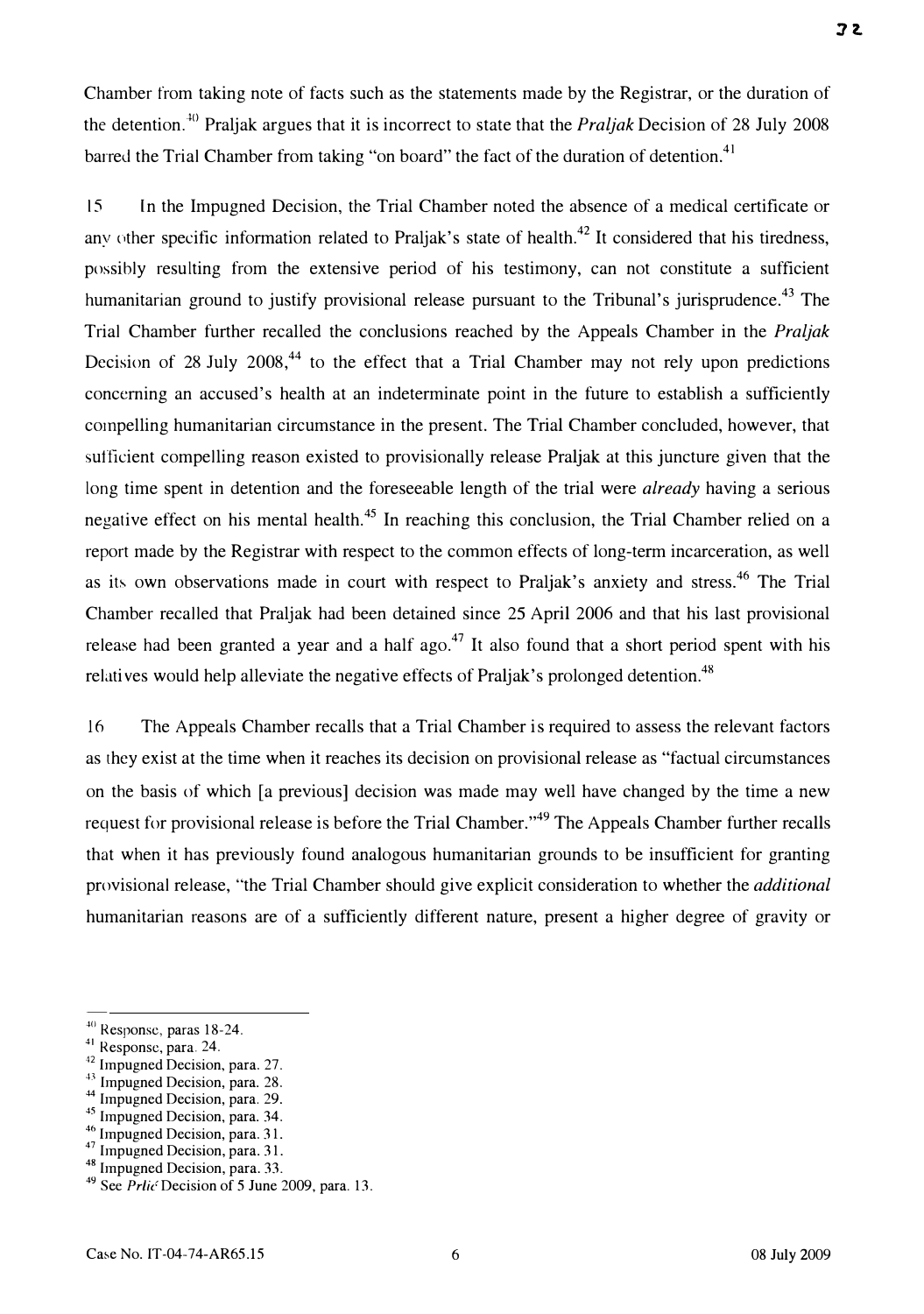evince a morc acute level of urgency than the humanitarian grounds which the Appeals Chamber already deemed insufficient". 50

17. The Appeals Chamber is not convinced that the Trial Chamber relied on exactly the same factors rejected by the Appeals Chamber in the *Praljak* Decision of 28 July 2008. In that instance, the Appeals Chamber quashed the Trial Chamber's Decision of 17 July 2008 on the ground that "having concluded that Praljak's individual humanitarian circumstances were insufficiently compelling to allow provisional release, the Trial Chamber could not rely on the possibility that his health condition might, at some indeterminate point in the future, be impacted to such an extent by the length of detention to establish that sufficiently compelling humanitarian circumstances in fact existed at the time it issued the Impugned Decision" and that "[n]either could the Trial Chamber consider that the overall health benefit that would result from Praljak's release constituted a sufficiently compelling humanitarian circumstance.<sup> $,51$ </sup> In the Impugned Decision, the Trial Chamber took into account such additional factors as Praljak's actual exhaustion caused by the intensity of the proceedings and the fact that he had been in detention for almost another year since the issuance of the Trial Chamber's Decision of 17 July 2008.<sup>52</sup> Further, the Impugned Decision expressly refers to the existing impact on Praljak's health as observed by the Trial Chamber, rather than any possible future impact on his health. Therefore, the Prosecution has failed to show that the Trial Chamber committed an error of law in not establishing humanitarian reasons additional to those rejected in the Praljak Decision of 28 July 2008. Whether the Trial Chamber was correct in concluding on the basis of those additional factors that sufficiently compelling humanitarian circumstances existed is a question of fact that the Appeals Chamber now turns to address.

## B. Alleged error of fact

l�. The Prosecution alleges that the Trial Chamber based its decision granting the provisional release on an incorrect conclusion of fact as to Praljak's state of health, "which is so unfair and unreasonable as to constitute an abuse of the Trial Chamber's discretion".<sup>53</sup> It explains that the factual finding regarding Praljak's poor state of health, based solely on the Trial Chamber's own observations of Praljak in the courtroom, constitutes a discernible error and an abuse of discretion.<sup>54</sup> The Prosecution insists that the Impugned Decision is based on a factual finding unsupported by

 $50$  Petković Decision of 21 April 2008, para. 20 (emphasis added).

 $^{51}$  Praljak Decision of 28 July 2008, para. 16.

<sup>&</sup>lt;sup>52</sup> Impugned Decision, paras 31, 34. The Appeals Chamber notes that some of these factors were not considered to constitute sufficiently compelling humanitarian grounds per se. It considers however that the Trial Chamber concluded that such humanitarian grounds existed on the basis of the combination of all relevant factors.

 $\degree$  Appeal, para. 2; Reply, para. 2.

<sup>&</sup>lt;sup>44</sup> Appeal, para. 11.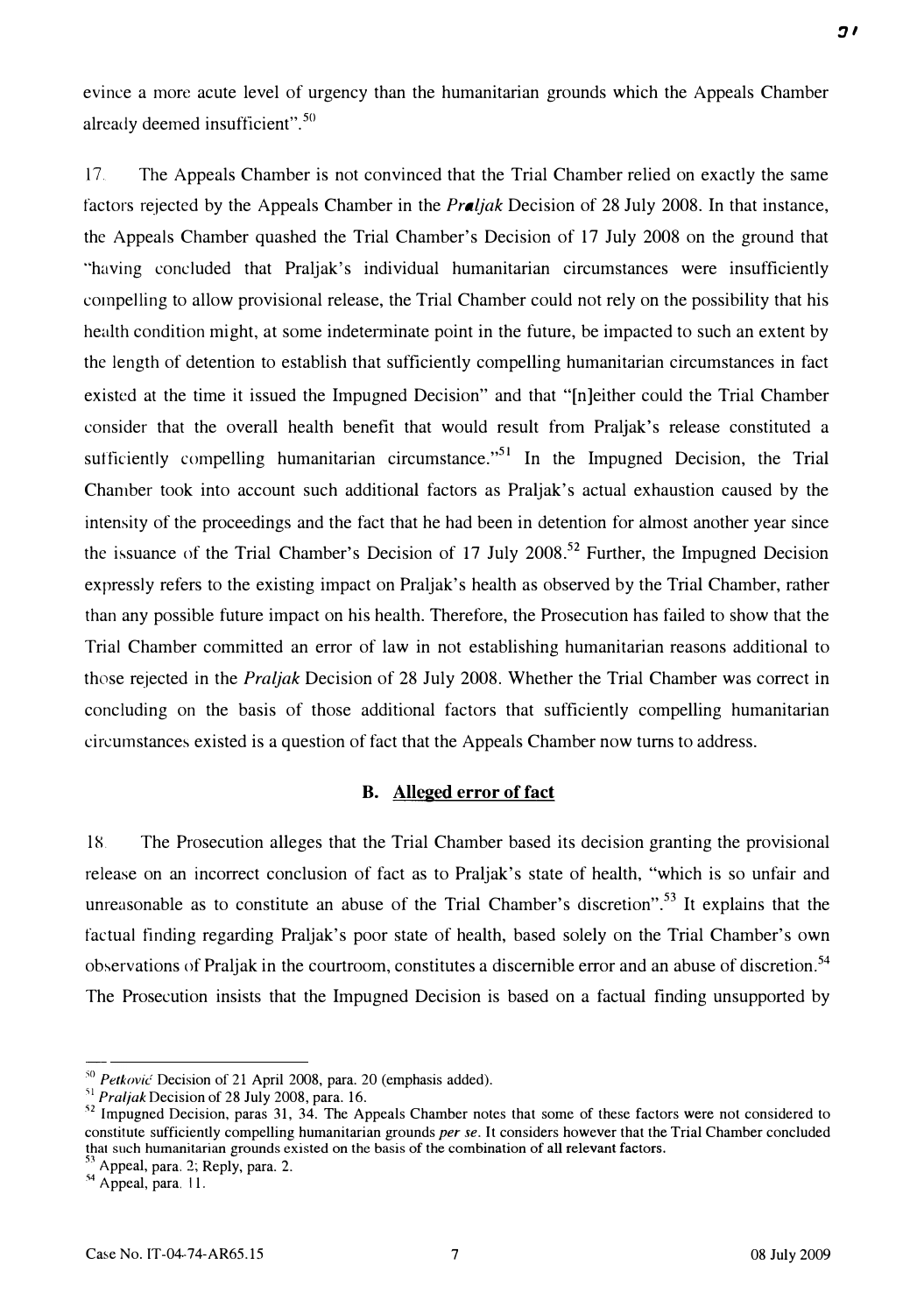any objective medical evidence  $-$  such as, for example, a medical report<sup>55</sup>  $-$  that Praljak is suffering from fatigue of such seriousness that compelling humanitarian reasons justify his provisional release and that he would benefit from a period outside detention with his family in order to recover.<sup>56</sup> Finally, the Prosecution stresses that, in light of Praljak's refusal to undergo medical examination for the purposes of his Request, the Trial Chamber substituted its own reasons justifying the release.<sup>57</sup>

19. In his Response, Praljak submits that the Prosecution refers to the wrong standard of review with regard to a conclusion of fact, the correct one being that to overturn such a conclusion the Appeals Chamber must find that it is "patently incorrect" and not "unfair and unreasonable".<sup>58</sup> Praljak further submits that the fact that the Judges of the Trial Chamber "are intimately familiar with the daily courtroom behaviour of the Accused Praljak is an asset, not a detriment".<sup>59</sup> Praljak stresses that the Prosecution failed to demonstrate that the Trial Chamber's conclusion regarding his present state of the mental health is patently incorrect.<sup>60</sup> Praljak argues that it was clearly within the Trial Chamber's discretion to assess his condition based on its direct observation.<sup>61</sup>

20. The Appeals Chamber finds that the Trial Chamber committed a discernible error of fact in concluding that sufficiently compelling humanitarian reasons for Praljak's provisional release existed on the basis that his mental health was affected by the long time spent in detention and the foreseeable length of the trial. The Appeals Chamber considers that, in the absence of any precise medical information or evidence provided with respect to Praljak's state of health, it was unreasonable for the Trial Chamber to come to such conclusion. Whereas the Appeals Chamber has held that "under certain circumstances, written expert reports and other relevant personal conditions might not necessarily be required",<sup>62</sup> in the present situation, no reasonable trier of fact could conclude that factors like prolonged detention during the trial proceedings and the foreseeable length of the trial – common to most of the accused appearing before the Tribunal – amounted to compelling humanitarian circumstances. In order to conclude what precise impact, if any, those factors have had on Praljak's mental health, the Trial Chamber should have assessed objective medical evidence. The Appeals Chamber thus finds that this error constitutes an abuse of discretion.

<sup>&</sup>lt;sup>55</sup> Appeal, para. 11.

 $56$  Appeal, paras 5, 13.

 $57$  Appeal, para. 14.

 $58$  Response, para. 6.

<sup>&</sup>lt;sup>59</sup> Response, para. 9.

<sup>&</sup>lt;sup>60</sup> Response, paras 8, 10.

 $^{61}$  Response, paras 13-15, referring to 21 May 2009, T. 40497-40499 (closed session).

<sup>&</sup>lt;sup>62</sup> Praljak Decision of 17 December 2008, para. 11.